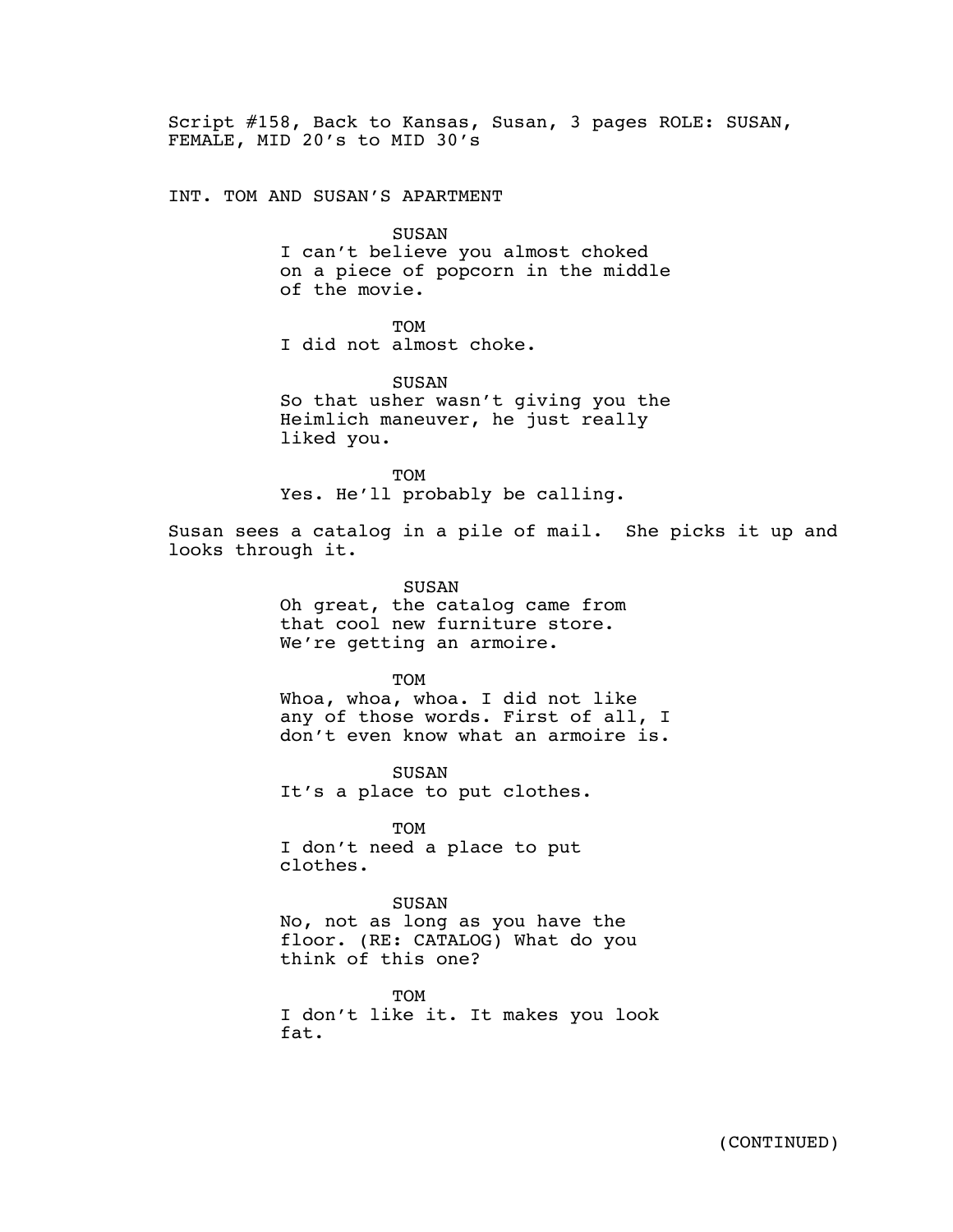## SUSAN

You already used that one when I bought the new vacuum cleaner. You should have saved it for a larger ticker item.

TOM (Off catalog) Oh my God...is that the price or the store's phone number?

SUSAN

Good things cost money. And we can afford it. Juts write another book.

TOM Let's at least shop around. I know a good place for furniture.

SUSAN Uh huh. At your place, do all the profits go to the needy?

TOM

Yes.

SUSAN Tom, the Salvation Army is good when you're in college, but we're adults now. Well, I'm an adult; you're getting there.

**TOM** 

I don't know...

SUSAN Okay, how about this--we're flying to New York next month, right?

TOM

Yeah.

SUSAN Well, I wanted to go first class. But how about instead, we fly coach and get the armoire.

TOM So...the armoire would be like...free.